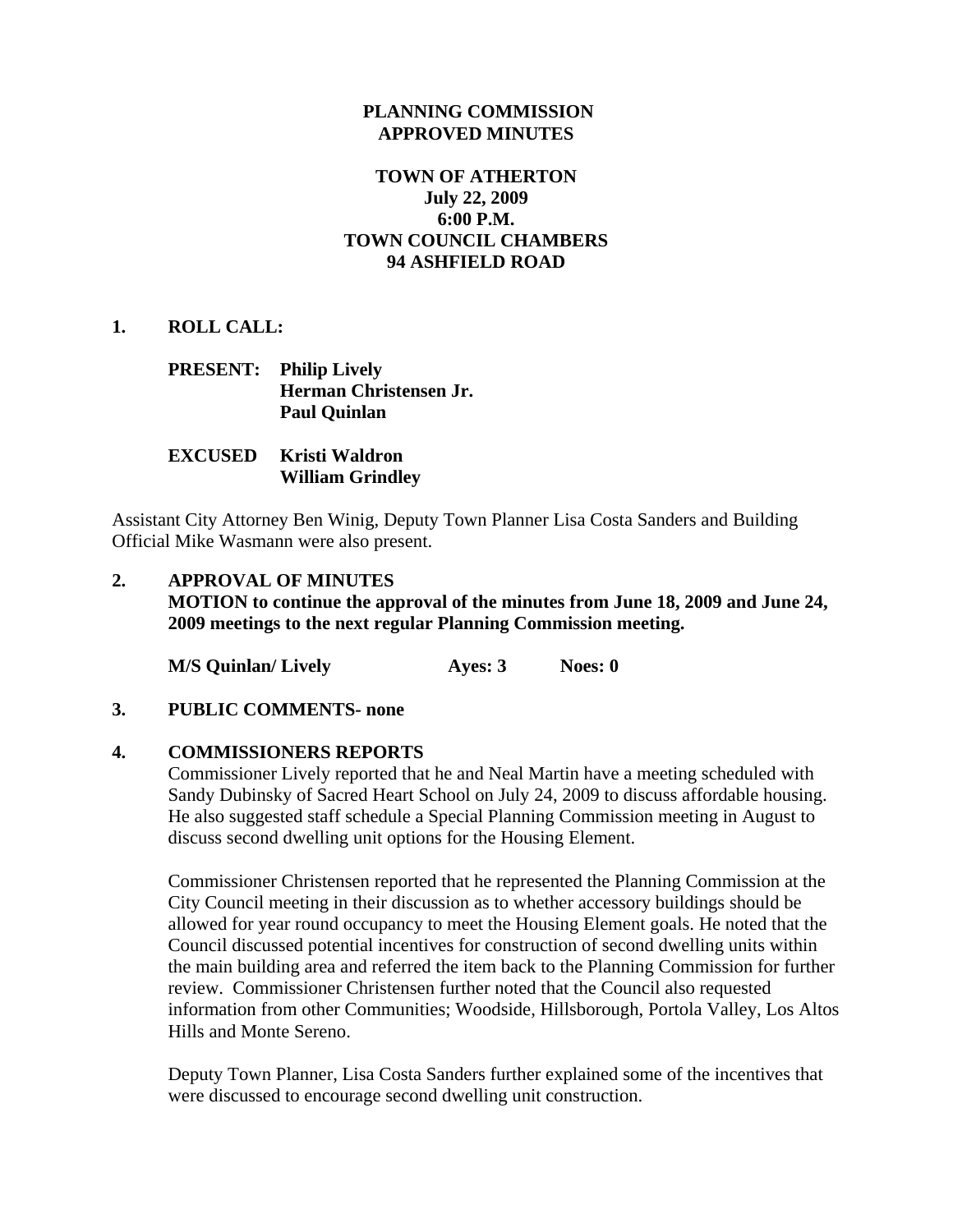July 22, 2009, Approved Planning Commission Minutes Page 2

## **5. GENERAL PLAN COMMITTEE REPORTS**

Commissioner Christensen indicated that the next General Plan Committee is scheduled for September 2, 2009 to discuss the green building options.

## **6. STAFF REPORTS- none**

### **PUBLIC HEARINGS**

**7. Conditional Use Permit- 185 Selby Lane –** Conditional Use Permit to allow a basement under accessory building. Atherton Municipal Code Sections 17.36.190 and 17.52.

Deputy Town Planner, Lisa Costa Sanders presented the staff report and indicated staff support.

### OPEN PUBLIC HEARING

### CLOSE PUBLIC HEARING

Commissioner Quinlan indicated he visited the site and spoke with Mr. Brown. He noted that there is significant screening everywhere and therefore would support the Conditional Use Permit.

Commissioner Lively indicated he visited the site and noted that this is a well planned addition to an accessory building.

Commissioner Christensen also indicated that he also visited the site and felt that there was more than adequate landscape screening and therefore would support the rquest.

**MOTION to approve the Conditional Use Permit to allow a basement under an accessory building at 185 Selby Lane based on the following findings and for the reasons incorporated in the staff report and as discussed by the Planning Commission.** 

 **M/S Lively/ Quinlan Ayes: 3** Noes: 0

#### **Findings:**

- 1. The proposed basement under the accessory structure will not impact heritage trees, provides sufficient room for landscape screening and light wells are located towards the interior side of the yard.
- 2. The proposed use at the proposed location will not be detrimental or injurious to person, property or improvements in the vicinity, and will not be detrimental to the public health, peace, safety, comfort, general welfare or convenience.
- 3. The proposed use will be located and conducted in a manner in accord with the general plan and the purposes of that plan and the zoning title.